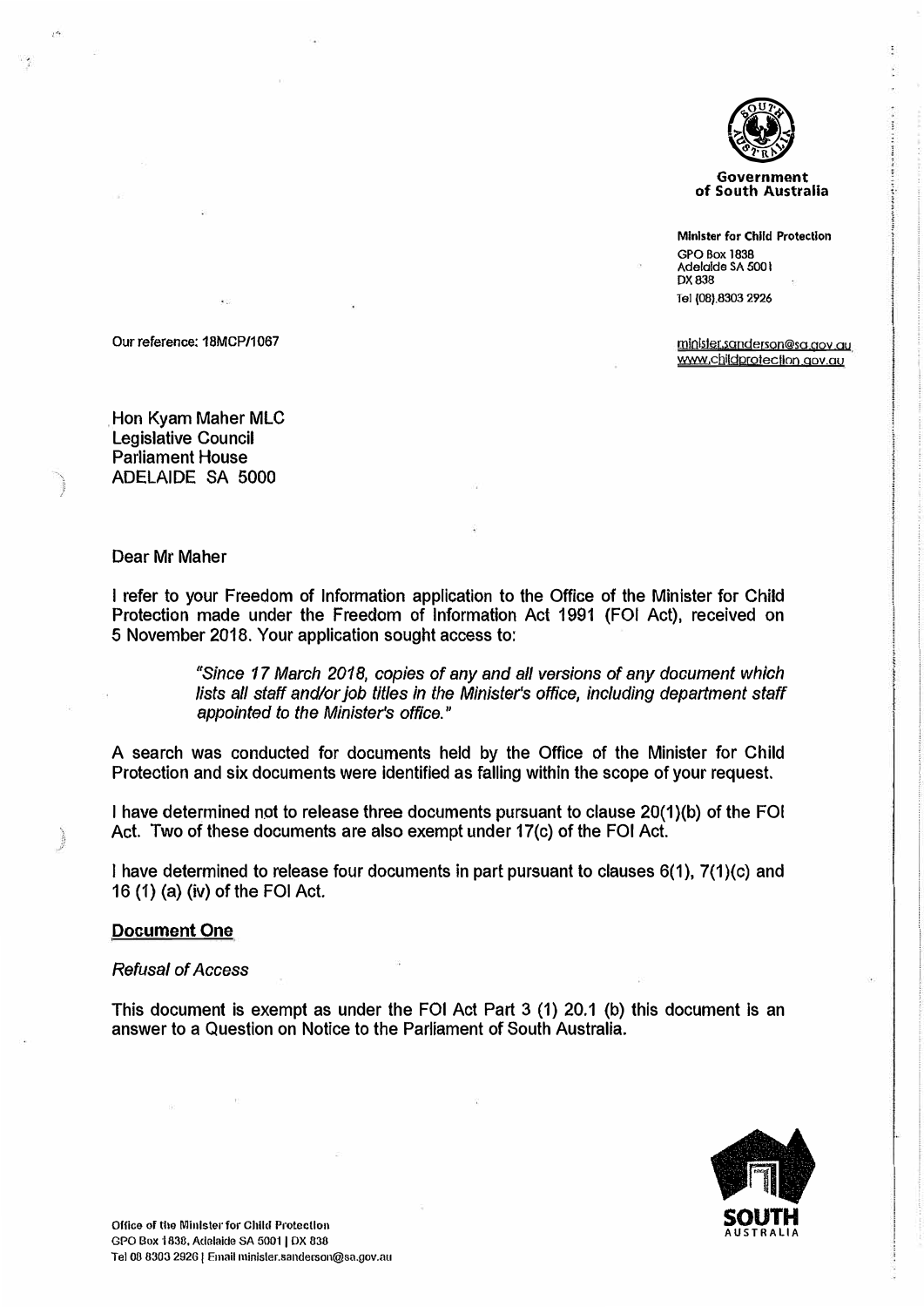#### Document Two

#### **Refusal of Access**

This document is exempt as under the FOI Act Part 3 (1) 20.1 (b) this document is an answer to a Question on Notice to the Parliament of South Australia.

#### **Document Three**

#### **Refusal of Access**

As this document has been previously provided to you in a previous application, this is available to the applicant, and so therefore is not disclosable at this time.

#### **Document Four**

Those components considered for exemption pertain to the email addresses and mobile telephone numbers of ministerial and public sector staff based within the Minister for Child Protection's office.

#### Clause 6 (1) - Documents affecting personal affairs

In considering the application of the personal affairs clause in this situation, I am mindful that the email address and mobile number of a public officer may be considered an unreasonable disclosure due to the proximity of these details to be able to access the person.

Whilst in making this consideration I am aware of the modified public interest test applied in considering this clause, and in considering this, I am considerate of the welfare of these public officers, with the possibility of public disclosure of these details. As such, I am applying this clause to the personal email address, and personal mobile phone number of these officers.

#### Clause 7 (1) (c) - Document affecting business affairs

In considering the application of the business affairs clause in this situation, I consider the mobile telephone numbers and email addresses, the disclosure of which could have an adverse impact on the affairs of the agency and be on balance, contrary to the public interest.

In considering this I consider that upon release of this information, a substantial adverse impact could be experienced by the agency through members of the public utilising this information for non-official means.

In considering the public interest test, whilst I err on the side of release, I am also cognisant of the impact which could be experienced by the agency in the administration of its duties. I am also mindful that whilst the public's interest may be in full disclosure, there is an overriding consideration which is in considering the public interest in this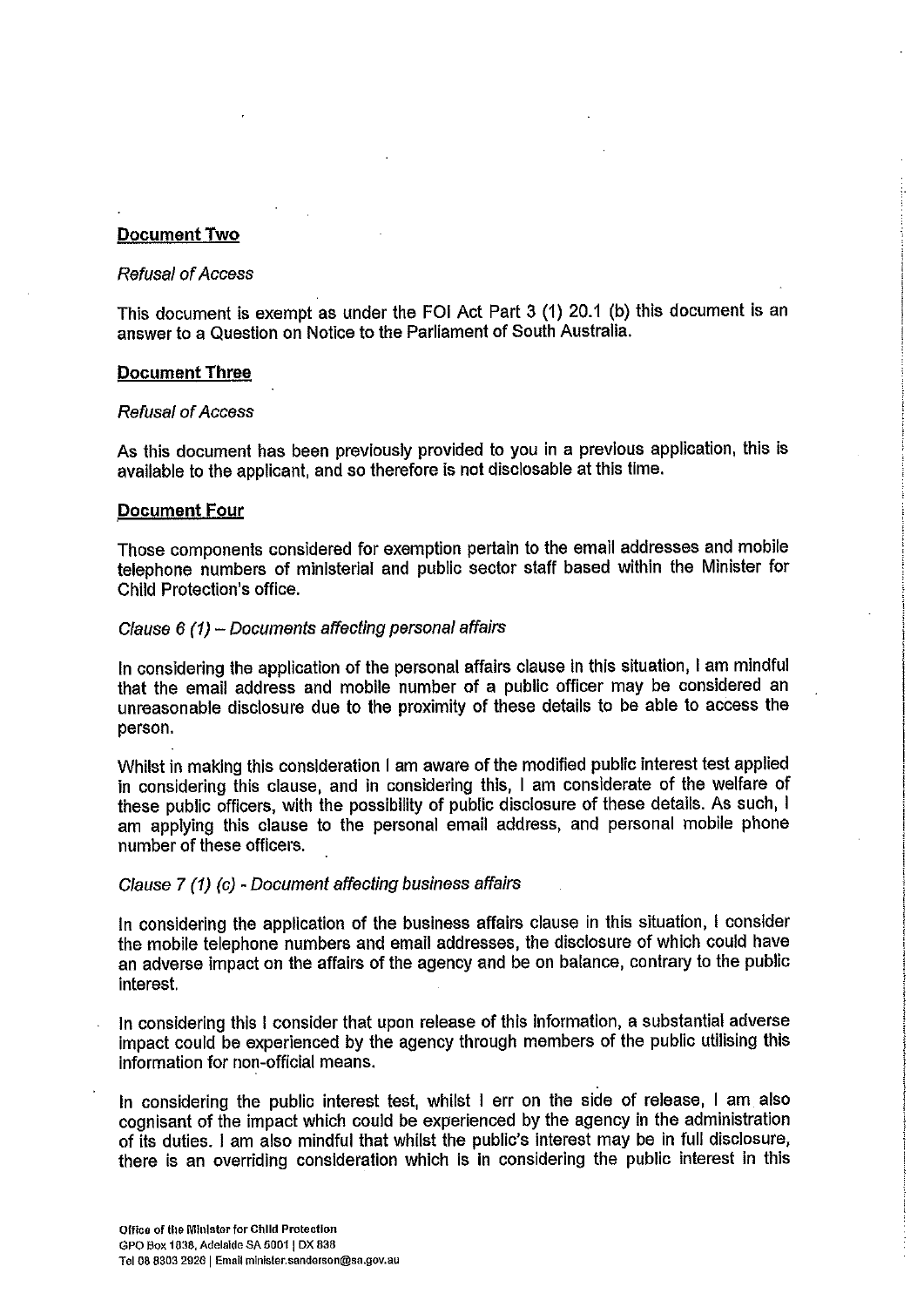release. In this situation, I consider the public interest not being for the release of this information.

#### Clause 16 (1) (a) (iv) - Documents concerning the operations of agencies

In considering the application of the operations of agencies clause in this situation, I consider the mobile telephone numbers and email addresses being made publicly available, would have a substantial adverse impact on the effective performance by the agency of the agency's functions.

In considering this, I consider that in applying the legislation I must consider this information being made available to the public, not only to the applicant.

In considering the public interest test, whilst I err on the side of release. I am also cognisant of the impact which could be experienced by the agency in the administration of its duties. I am also mindful that whilst the public's interest may be in full disclosure, there is an overriding consideration which is in considering the public interest in this release. In this situation, I consider the public interest not being for the release of this information.

#### **Document Five**

Those components considered for exemption pertain to the email addresses and mobile telephone numbers of ministerial and public sector staff based within the Minister for Child Protection's office.

Those components considered exempt pertain to the email addresses and mobile telephone numbers of ministerial and public sector staff based within the Minister for Child Protection's office.

#### Clause 6 (1) - Documents affecting personal affairs

In considering the application of the personal affairs clause in this situation. I am mindful that the email address and mobile number of a public officer may be considered an unreasonable disclosure due to the proximity of these details to be able to access the person.

Whilst in making this consideration I am aware of the modified public interest test applied in considering this clause, and in considering this. I am considerate of the welfare of these public officers, with the possibility of public disclosure of these details. As such, I am applying this clause to the personal email address, and personal mobile phone number of these officers.

#### Clause 7 (1) (c) - Document affecting business affairs

In considering the application of the business affairs clause in this situation. I consider the mobile telephone numbers and email addresses, the disclosure of which could have an adverse impact on the affairs of the agency and be on balance, contrary to the public interest.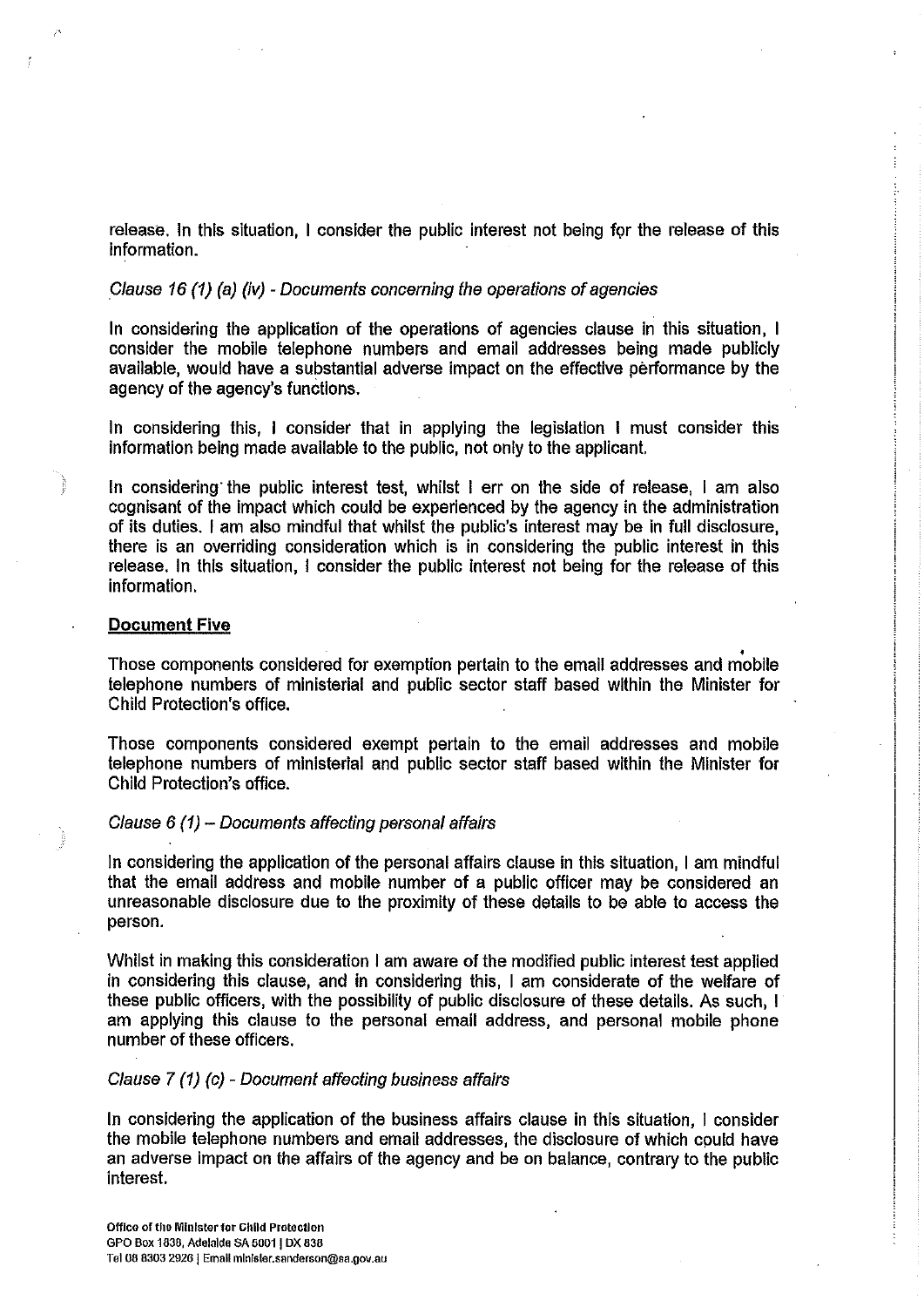In considering this I consider that upon release of this information, a substantial adverse impact could be experienced by the agency through members of the public utilising this information for non-official means.

In considering the public interest test, whilst I err on the side of release, I am also cognisant of the impact which could be experienced by the agency in the administration of its duties. I am also mindful that whilst the public's interest may be in full disclosure, there is an overriding consideration which is in considering the public interest in this release. In this situation, I consider the public interest not being for the release of this information.

## Clause 16 (1) (a) (iv) - Documents concerning the operations of agencies

In considering the application of the operations of agencies clause in this situation, I consider the mobile telephone numbers and email addresses being made publicly available, would have a substantial adverse impact on the effective performance by the agency of the agency's functions.

In considering this, I consider that in applying the legislation I must consider this information being made available to the public, not only to the applicant.

In considering the public interest test, whilst I err on the side of release, I am also cognisant of the impact which could be experienced by the agency in the administration of its duties. I am also mindful that whilst the public's interest may be in full disclosure, there is an overriding consideration which is in considering the public interest in this release. In this situation, I consider the public interest not being for the release of this information.

#### **Document Six**

Those components considered for exemption pertain to the email addresses and mobile telephone numbers of ministerial and public sector staff based within the Minister for Child Protection's office.

#### Clause 6 (1) - Documents affecting personal affairs

In considering the application of the personal affairs clause in this situation, I am mindful that the email address and mobile number of a public officer may be considered an unreasonable disclosure due to the proximity of these details to be able to access the person.

Whilst in making this consideration I am aware of the modified public interest test applied in considering this clause, and in considering this, I am considerate of the welfare of these public officers, with the possibility of public disclosure of these details. As such, I am applying this clause to the personal email address, and personal mobile phone number of these officers.

Clause 7 (1) (c) - Document affecting business affairs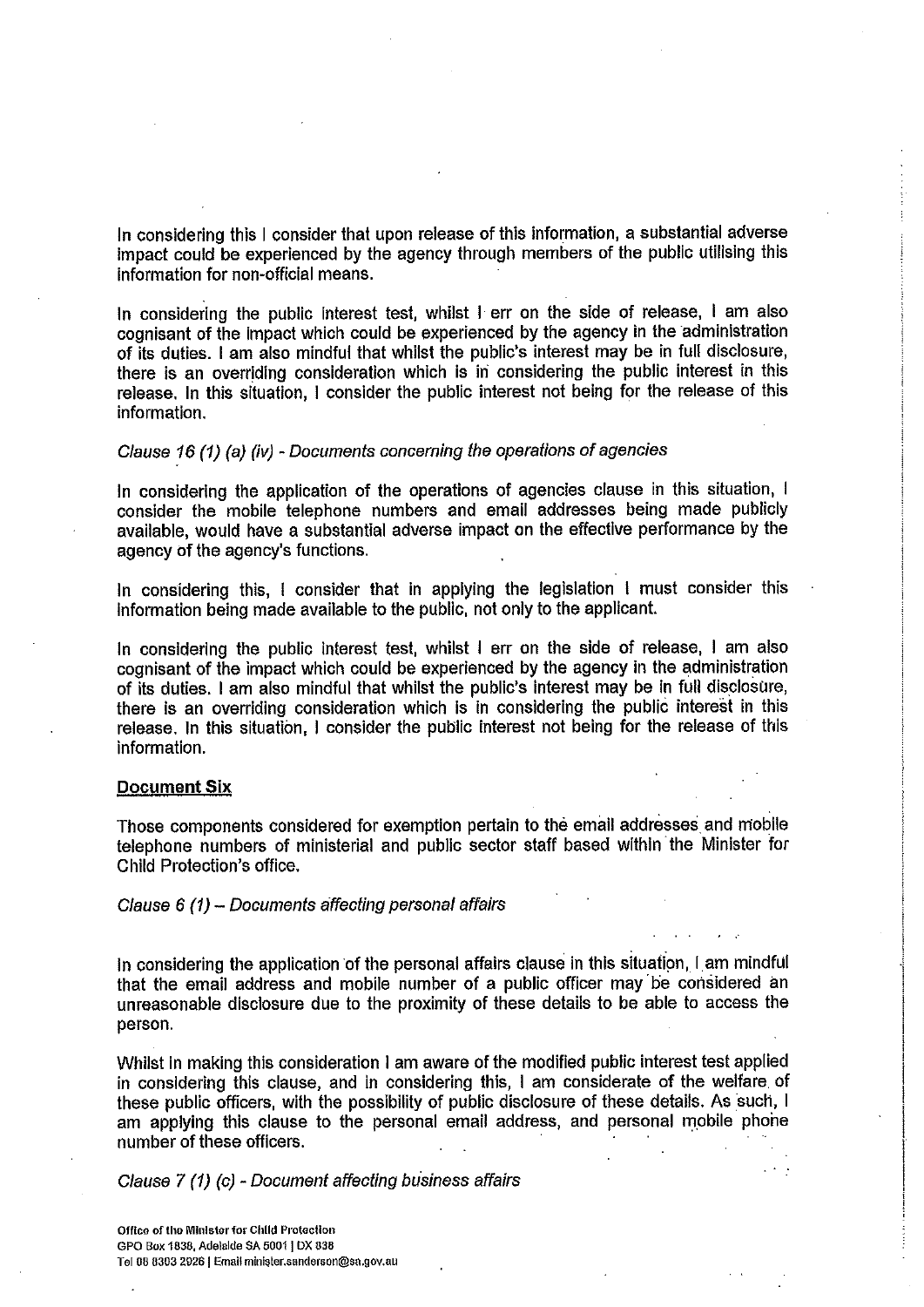In considering the application of the business affairs clause in this situation, I consider the mobile telephone numbers and email addresses, the disclosure of which could have an adverse impact on the affairs of the agency and be on balance, contrary to the public interest.

In considering this I consider that upon release of this information, a substantial adverse impact could be experienced by the agency through members of the public utilising this information for non-official means.

In considering the public interest test, whilst I err on the side of release, I am also cognisant of the impact which could be experienced by the agency in the administration of its duties. I am also mindful that whilst the public's interest may be in full disclosure, there is an overriding consideration which is in considering the public interest in this release. In this situation, I consider the public interest not being for the release of this information.

#### Clause 16 (1) (a) (iv) - Documents concerning the operations of agencies

In considering the application of the operations of agencies clause in this situation, I consider the mobile telephone numbers and email addresses being made publicly available, would have a substantial adverse impact on the effective performance by the agency of the agency's functions.

In considering this, I consider that in applying the legislation I must consider this information being made available to the public, not only to the applicant.

In considering the public interest test, whilst I err on the side of release, I am also cognisant of the impact which could be experienced by the agency in the administration of its duties. I am also mindful that whilst the public's interest may be in full disclosure, there is an overriding consideration which is in considering the public interest in this release. In this situation, I consider the public interest not being for the release of this information.

#### **Document Seven**

Those components considered for exemption pertain to the email addresses and mobile telephone numbers of ministerial and public sector staff based within the Minister for Child Protection's office.

#### Clause 6 (1) - Documents affecting personal affairs

In considering the application of the personal affairs clause in this situation. I am mindful that the email address and mobile number of a public officer may be considered an unreasonable disclosure due to the proximity of these details to be able to access the person.

Whilst in making this consideration I am aware of the modified public interest test applied in considering this clause, and in considering this, I am considerate of the welfare of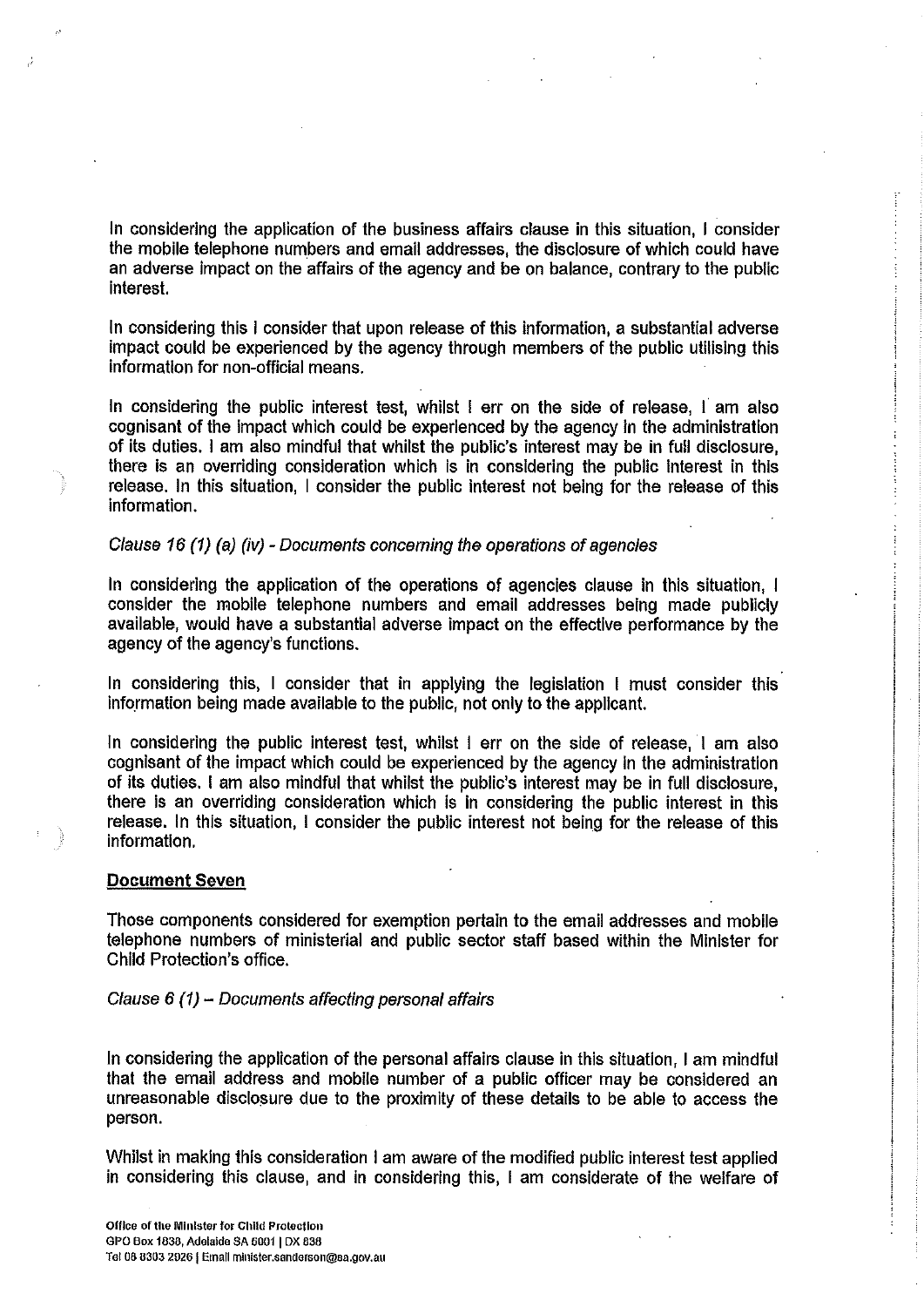these public officers, with the possibility of public disclosure of these details. As such, I am applying this clause to the personal email address, and personal mobile phone number of these officers.

## Clause 7 (1) (c) - Document affecting business affairs

In considering the application of the business affairs clause in this situation, I consider the mobile telephone numbers and email addresses, the disclosure of which could have an adverse impact on the affairs of the agency and be on balance, contrary to the public interest.

In considering this I consider that upon release of this information, a substantial adverse impact could be experienced by the agency through members of the public utilising this information for non-official means.

In considering the public interest test, whilst I err on the side of release, I am also cognisant of the impact which could be experienced by the agency in the administration of its duties. I am also mindful that whilst the public's interest may be in full disclosure, there is an overriding consideration which is in considering the public interest in this release. In this situation, I consider the public interest not being for the release of this information.

## Clause 16 (1) (a) (iv) - Documents concerning the operations of agencies

In considering the application of the operations of agencies clause in this situation, I consider the mobile telephone numbers and email addresses being made publicly available, would have a substantial adverse impact on the effective performance by the agency of the agency's functions.

In considering this, I consider that in applying the legislation I must consider this information being made available to the public, not only to the applicant.

In considering the public interest test, whilst I err on the side of release, I am also cognisant of the impact which could be experienced by the agency in the administration of its duties. I am also mindful that whilst the public's interest may be in full disclosure, there is an overriding consideration which is in considering the public interest in this release. In this situation, I consider the public interest not being for the release of this information.

Please be aware that in accordance with Department of the Premier and Cabinet Circular PC045, Disclosure Logs for Non-Personal Information Released through Freedom of Information, this agency is required to publish a log of all non-personal information released under the FOI Act.

There are no costs levied for the processing of your application.

If you have any questions regarding this determination, please contact me on telephone (08) 8303 2926.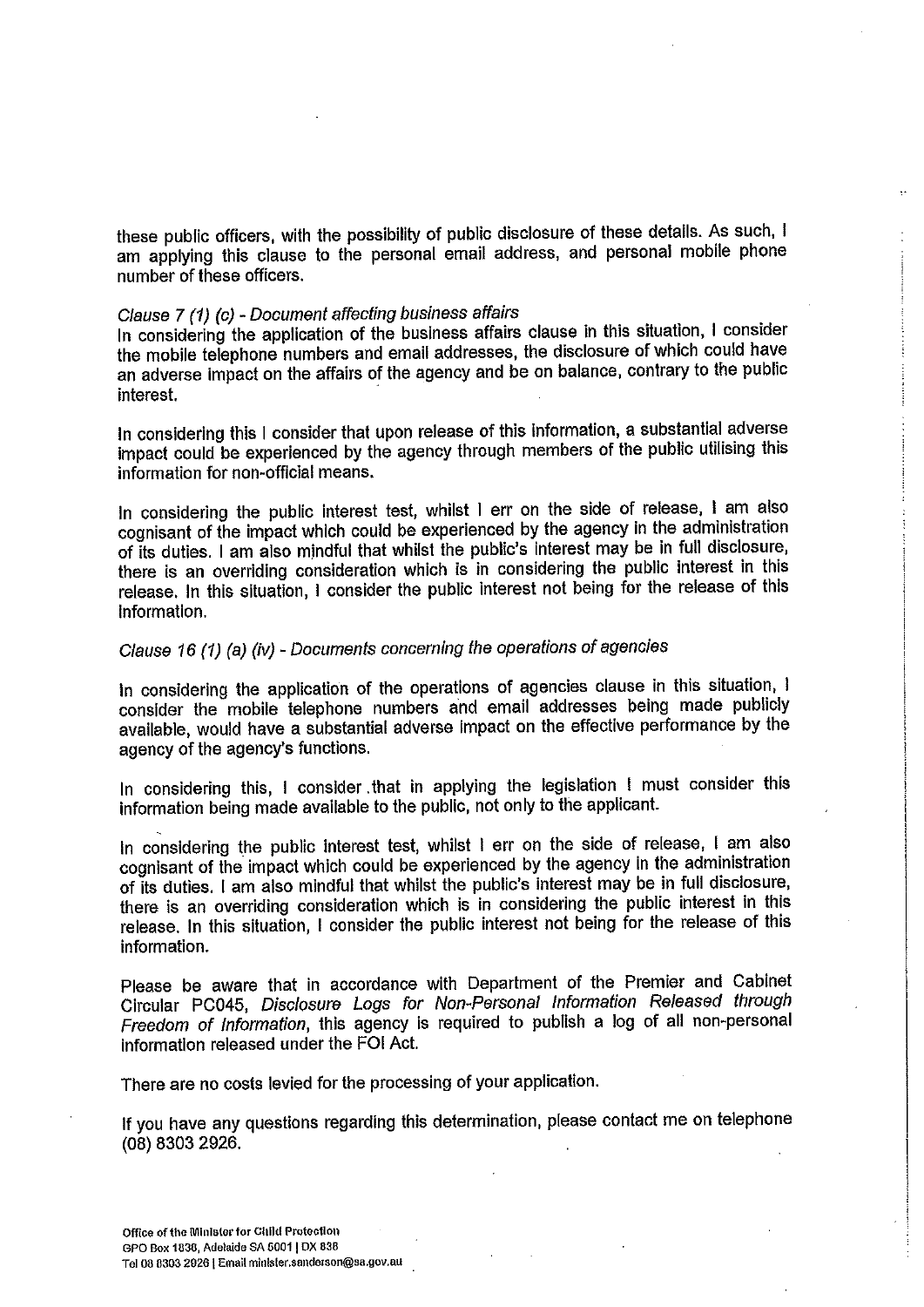If you are dissatisfied with this determination, you can seek an Internal Review by writing to the Hon Rachel Sanderson MP, Minister for Child Protection as the Principal Officer. Your request should be sent within 30 days of receipt of this letter.

I have also enclosed a copy of your rights to review and appeal this determination, which explains your review options.

**Yours sincerely** 

Damian Leach **ACCREDITED FREEDOM OF INFORMATION OFFICER** 

4 December 2018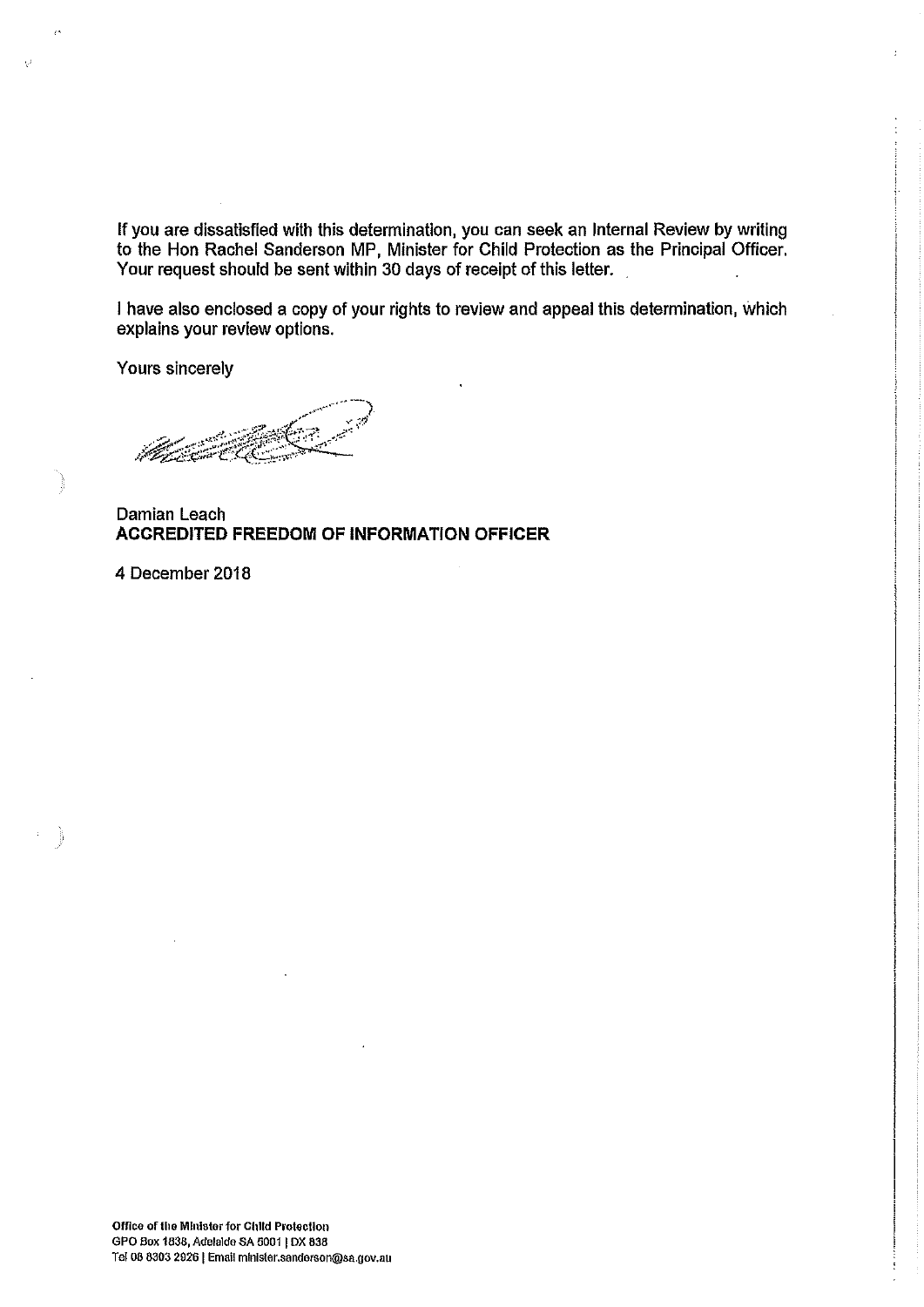### **Freedom of Information DOCUMENT SCHEDULE**

File No: MCP/18/181 Reference No: 18MCP/1067

## Minister for Child Protection's Office 4 December 2018

| Doc.<br>No     | <b>Brief Description</b>                                      | Date of<br><b>Doc</b> | <b>Füll</b><br><b>Part Access or</b><br><b>Refused</b><br><b>Access</b><br><b>Access</b> | <b>Other</b>                                                    |
|----------------|---------------------------------------------------------------|-----------------------|------------------------------------------------------------------------------------------|-----------------------------------------------------------------|
| 1              | Question On Notice 60 -<br><b>Approved Answer</b>             | 14/06/18              | <b>Refused Access</b>                                                                    | 20(1)(b)<br>17(c)                                               |
| $\overline{2}$ | Question On Notice 61 -<br><b>Approved Answer</b>             | 14/06/18              | <b>Refused Access</b>                                                                    | 20(1)(b)<br>17(c)                                               |
| 3              | <b>Confidential Ministerial</b><br><b>Directory</b>           | 30/05/18              | <b>Refused Access</b>                                                                    | 20(1)                                                           |
| 4              | <b>Confidential Ministerial</b><br>Directory - May 2018       | 18/06/18              | <b>Partial Access</b>                                                                    | 6(1)<br>7(1)(c)                                                 |
| 5              | <b>Confidential Ministerial</b><br>Directory - (All) May 2018 | 23/05/18              | <b>Partial Access</b>                                                                    | 6(1)<br>7(1)(c)<br>Pages 1-<br>11 and 13-<br>16 out of<br>scope |
| 6              | <b>Confidential Ministerial</b><br>Directory - July 2018      | 10/08/18              | <b>Partial Access</b>                                                                    | 6(1)<br>7(1)(c)                                                 |
| 7              | <b>Confidential Ministerial</b><br>Directory $-$ October 2018 | 03/10/18              | <b>Partial Access</b>                                                                    | 6(1)<br>7(1)(c)                                                 |

Notes:

- 1. Schedule should not include information that would make it an exempt document eg exempt personal<br>information or other exempt data<br>2. Documents should be clearly numbered
-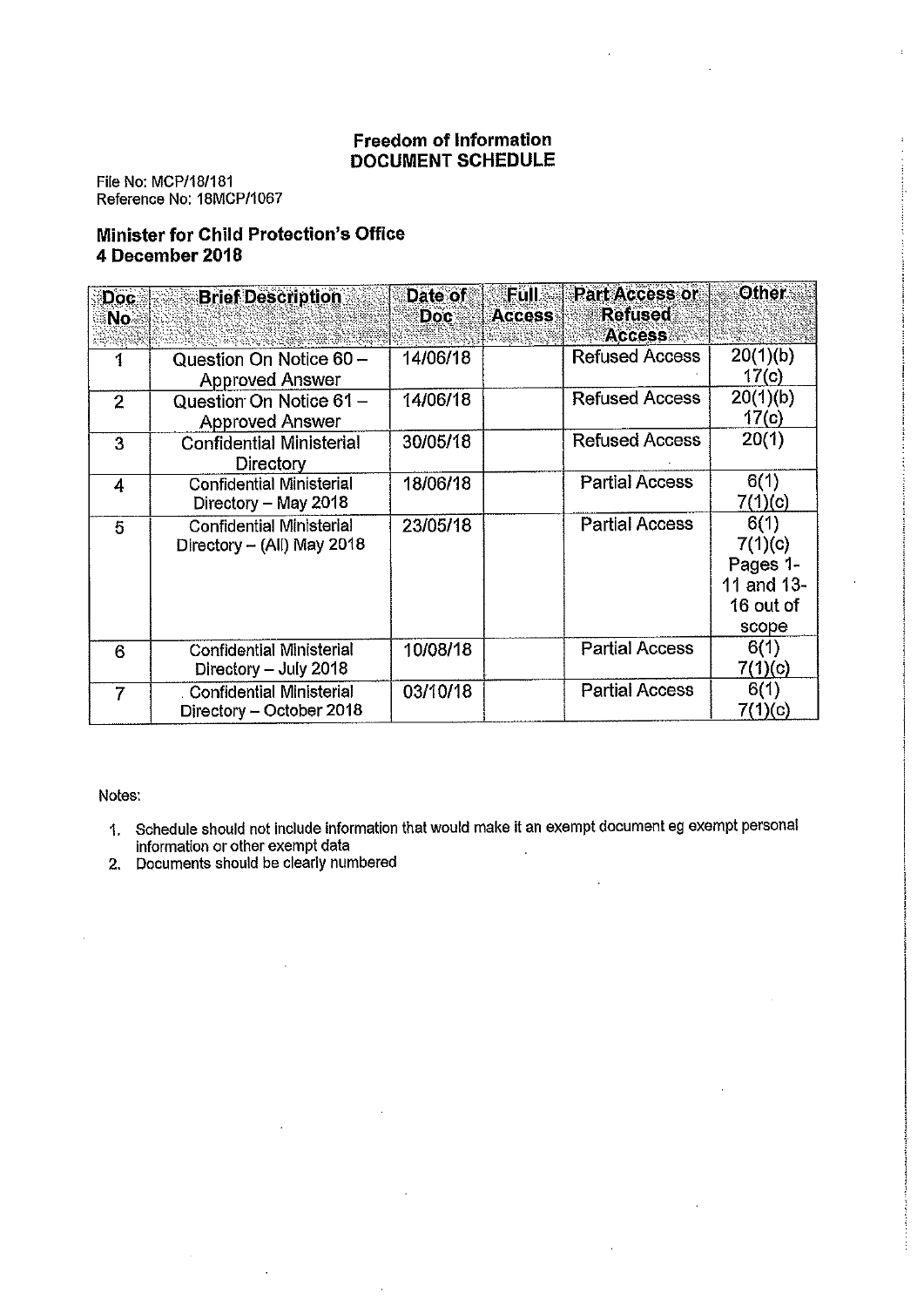Minister for Child Protection

∰engelang pang

#### **CONFIDENTIAL**

This directory contains confidential information for<br>Ministers and their staff only.<br>Please do not disclose or distribute by any means.

| <b>Emergency Numbers</b>         |          |  |  |  |  |
|----------------------------------|----------|--|--|--|--|
| Life threatening situation       | റററ      |  |  |  |  |
| Police attendance                | 131444   |  |  |  |  |
| Police Security Service Division | 81169230 |  |  |  |  |

| <b>Ministeriale Office Distants</b>                                           |                                                     |                                                                                                                               |  |                                        |                         |  |  |
|-------------------------------------------------------------------------------|-----------------------------------------------------|-------------------------------------------------------------------------------------------------------------------------------|--|----------------------------------------|-------------------------|--|--|
| <b>Street Address:</b><br>Level 12, 1 King William Street<br>ADELAIDE SA 5000 |                                                     | <b>Postal Address:</b><br><b>Telephone Details:</b><br><b>GPO Box 1838</b><br>T: (08) 8303 2926<br>ADELAIDE SA 5001<br>F: N/A |  |                                        | Other:<br>DX: 838       |  |  |
| E: minister.sanderson@sa.gov.au                                               |                                                     |                                                                                                                               |  |                                        |                         |  |  |
| <b>Ministerint Orleaster</b>                                                  |                                                     |                                                                                                                               |  |                                        |                         |  |  |
| Name.                                                                         |                                                     | Position and email address                                                                                                    |  | <b>Desk phone</b>                      | Mobile/Other            |  |  |
| <b>Penny Pratt</b>                                                            | <b>Chief of Staff</b>                               |                                                                                                                               |  |                                        |                         |  |  |
| <b>Brendan Clark</b>                                                          | Adviser                                             |                                                                                                                               |  |                                        |                         |  |  |
| <b>Chris Fenech</b>                                                           | Manager                                             |                                                                                                                               |  |                                        |                         |  |  |
| <b>Jelena Parkins</b>                                                         | Ministerial Lialson Officer                         |                                                                                                                               |  | <b>KSS</b>                             |                         |  |  |
| <b>Rosemary Peters</b>                                                        | Ministerial Liaison Officer                         |                                                                                                                               |  |                                        |                         |  |  |
| <b>Elizabeth Staniford</b>                                                    |                                                     | Parliamentary and Cabinet Officet                                                                                             |  |                                        |                         |  |  |
| <b>Diane Otto</b>                                                             | Executive Assistant                                 |                                                                                                                               |  |                                        |                         |  |  |
| Julie Heard (Temp)                                                            |                                                     | Senior Business Support Officer                                                                                               |  |                                        |                         |  |  |
| <b>Chris Dowling</b>                                                          | <b>Ministerial Diaver</b>                           |                                                                                                                               |  |                                        |                         |  |  |
| Electorate Office of the Member for ADELAIDE                                  |                                                     |                                                                                                                               |  |                                        | Parllament House Office |  |  |
| Address:                                                                      |                                                     | T: (08) 8269 1838                                                                                                             |  | T: 8237 9275                           |                         |  |  |
| 84 Prospect Road                                                              |                                                     | ER(08) 8269 4233                                                                                                              |  | F: N/A                                 |                         |  |  |
|                                                                               | PROSPECT SA 5082<br>E.adelaide@parliament.sa.gov.au |                                                                                                                               |  |                                        |                         |  |  |
|                                                                               |                                                     |                                                                                                                               |  | Media Advisers:<br><b>Greg Charter</b> |                         |  |  |
| Electorate Office Assistants:                                                 |                                                     |                                                                                                                               |  |                                        |                         |  |  |
| Kate Cunningham                                                               |                                                     |                                                                                                                               |  | Т:<br>ገነ                               |                         |  |  |
|                                                                               |                                                     |                                                                                                                               |  |                                        |                         |  |  |
|                                                                               |                                                     |                                                                                                                               |  |                                        |                         |  |  |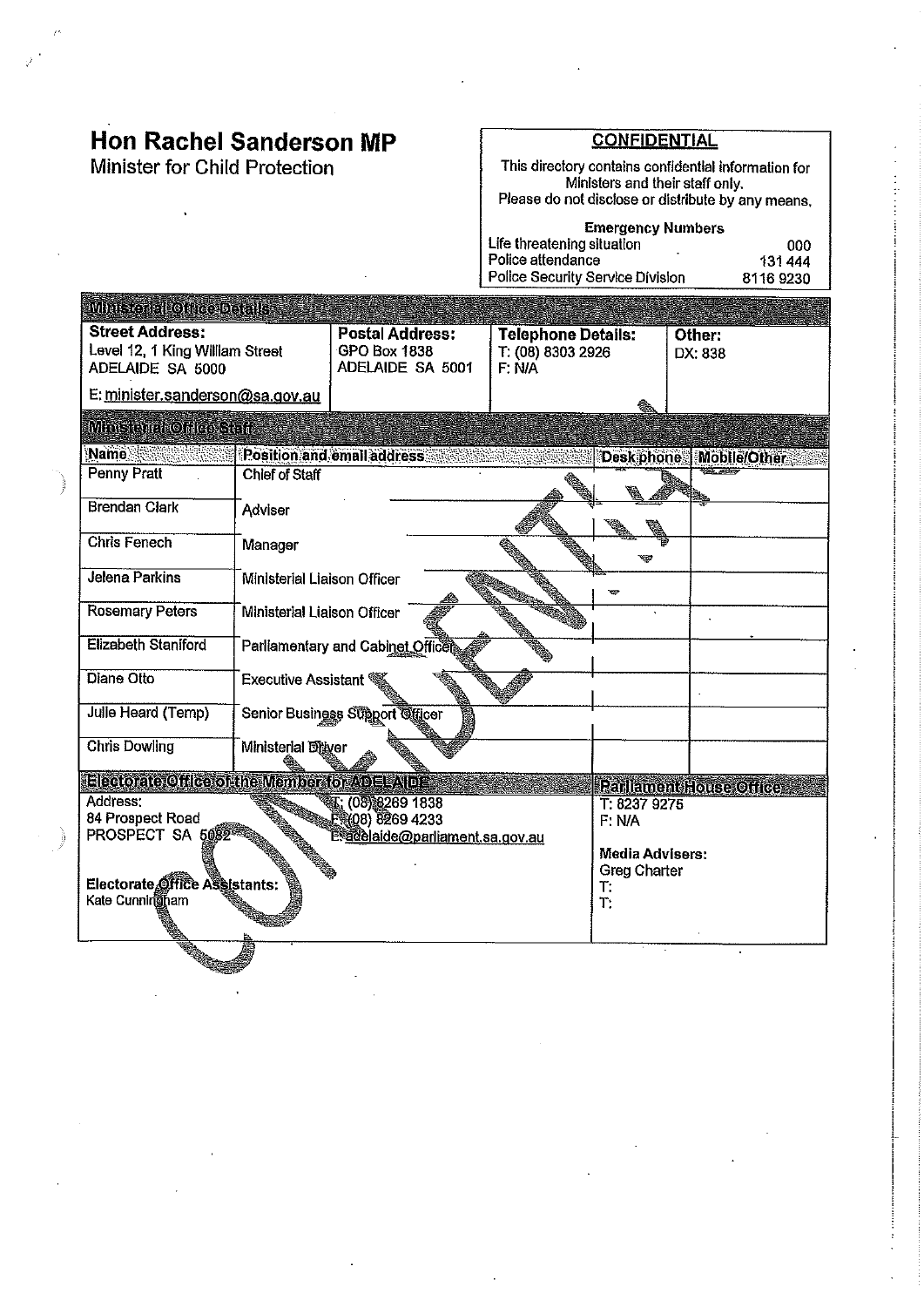Minister for Child Protection

## **CONFIDENTIAL**

 $\ddot{\phantom{0}}$ 

This directory contains confidential information for<br>Ministers and their staff only.<br>Please do not disclose or distribute by any means.

**Emergency Numbers** 

| <b>Effected Cy Numbers</b>              |          |  |  |  |  |
|-----------------------------------------|----------|--|--|--|--|
| Life threatening situation              | nnn      |  |  |  |  |
| Police attendance                       | 131 444  |  |  |  |  |
| <b>Police Security Service Division</b> | 81169230 |  |  |  |  |

| <b>Ministerial Office Details</b>                                                        |                                                                            |                                                              |                                                                            |  |                         |
|------------------------------------------------------------------------------------------|----------------------------------------------------------------------------|--------------------------------------------------------------|----------------------------------------------------------------------------|--|-------------------------|
| <b>Street Address:</b><br>Level 12, 1 King William Street<br>ADELAIDE SA 5000            |                                                                            | <b>Postal Address:</b><br>GPO Box 1838<br><b>ADELAIDE SA</b> | <b>Telephone Details:</b><br>T: (08) 8303 2926<br>F:                       |  | Other:<br>DX: 838       |
| E: minister sanderson@sa.gov.au                                                          |                                                                            | 5001                                                         |                                                                            |  |                         |
| Minsenakodiaasad                                                                         |                                                                            |                                                              |                                                                            |  |                         |
| Name<br>genggen Sig                                                                      |                                                                            | Position and email address                                   |                                                                            |  | Desk phone Mobile/Other |
| <b>Penny Pratt</b>                                                                       | <b>Chief of Staff</b>                                                      |                                                              |                                                                            |  |                         |
| <b>Brendan Clark</b>                                                                     | Ministerial Adviser                                                        |                                                              |                                                                            |  |                         |
| <b>Chris Fenech</b>                                                                      | <b>Office Manager</b>                                                      |                                                              |                                                                            |  |                         |
| <b>Jelena Parkins</b>                                                                    | Ministerial Liaison Officer                                                |                                                              |                                                                            |  |                         |
| <b>Rosemary Peters</b>                                                                   | <b>Ministerial Liaison Officer</b>                                         |                                                              |                                                                            |  |                         |
| Parliamentary and Cabinet Officer<br><b>Elizabeth Staniford</b>                          |                                                                            |                                                              |                                                                            |  |                         |
| <b>Dlane Otto</b>                                                                        | A/Executive Assisant                                                       |                                                              |                                                                            |  |                         |
| Rachel Jackson                                                                           | Senior Business Support Officer                                            |                                                              |                                                                            |  |                         |
|                                                                                          |                                                                            |                                                              |                                                                            |  |                         |
|                                                                                          |                                                                            |                                                              |                                                                            |  |                         |
|                                                                                          |                                                                            |                                                              |                                                                            |  |                         |
|                                                                                          |                                                                            |                                                              |                                                                            |  |                         |
|                                                                                          |                                                                            |                                                              |                                                                            |  |                         |
|                                                                                          |                                                                            |                                                              |                                                                            |  |                         |
| Electorate Office of the Member for Addultice                                            |                                                                            |                                                              |                                                                            |  | Parliament House Office |
| Address:<br>84 Prospect Road<br>PROSPECT SA 5082<br><b>Electorate Office Assistants:</b> | T: (08) 8269 1838<br>F: (08) 8269 4233<br>E: adelaide@parliament.sa.gov.au |                                                              | T.<br>F.<br><b>Media Advisers:</b><br>Greg Charter<br>$\mathsf{T}$ :<br>T. |  |                         |
|                                                                                          |                                                                            |                                                              |                                                                            |  |                         |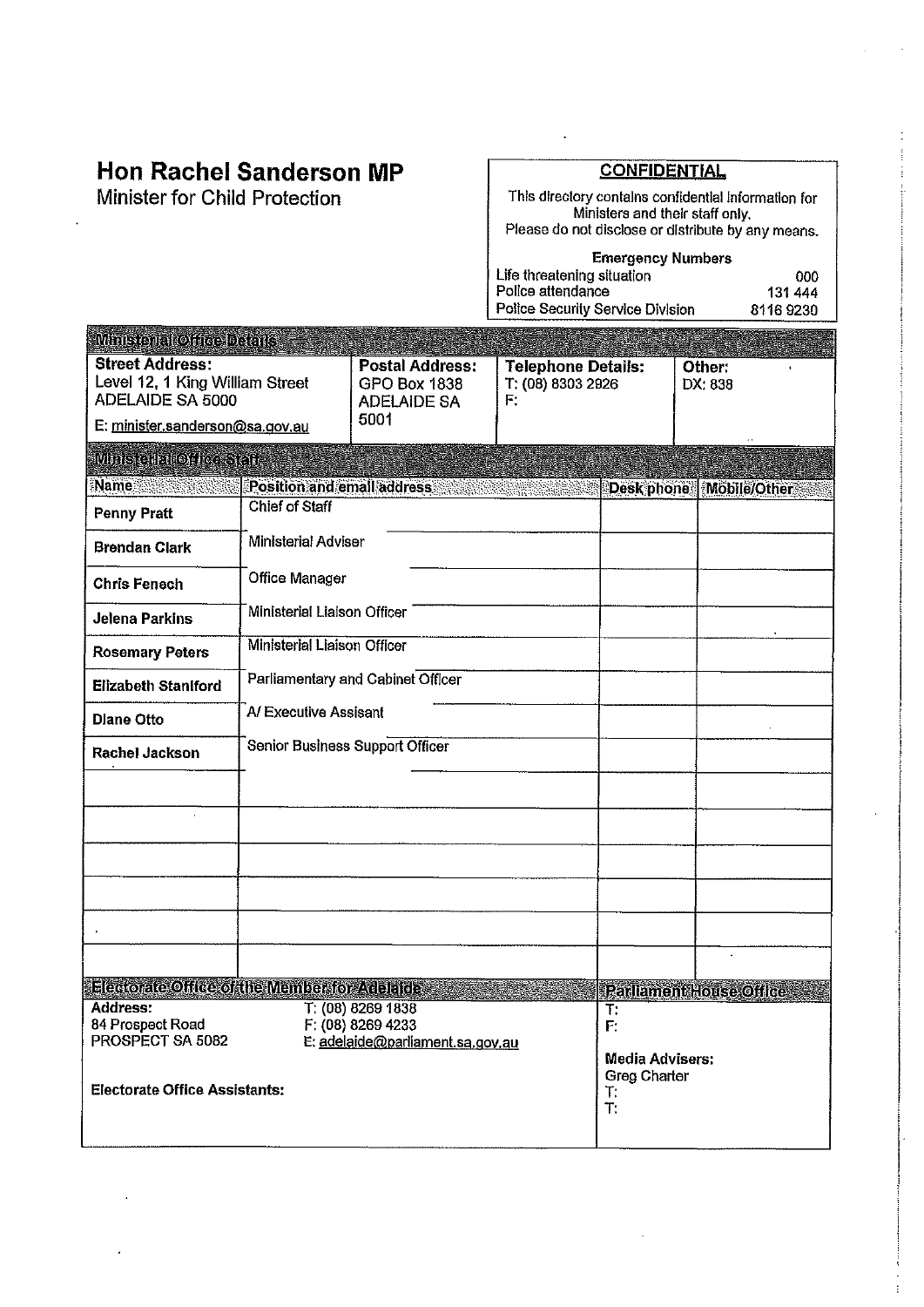Minister for Child Protection

and a contract of the contract of the contract of the contract of the contract of the contract of the contract of the contract of the contract of the contract of the contract of the contract of the contract of the contract

#### **CONFIDENTIAL**

This directory contains confidential information for<br>Ministers and their staff only.<br>Please do not disclose or distribute by any means.

| <b>Emergency Numbers</b>         |          |  |  |  |  |
|----------------------------------|----------|--|--|--|--|
| Life threatening situation       | იიი      |  |  |  |  |
| Police attendance                | 131444   |  |  |  |  |
| Police Security Service Division | 81169230 |  |  |  |  |

| Ministerial Offer Defails                                                                                       |                             |                                                            |  |                                               |                                |
|-----------------------------------------------------------------------------------------------------------------|-----------------------------|------------------------------------------------------------|--|-----------------------------------------------|--------------------------------|
| <b>Street Address:</b><br>Level 12, 1 King William Street<br>ADELAIDE SA 5000<br>E:minister.sanderson@sa.gov.au |                             | <b>Postal Address:</b><br>GPO Box 1838<br>ADELAIDE SA 5001 |  | <b>Telephone Details:</b><br>T: (08)8303 2926 |                                |
|                                                                                                                 |                             | DX: 838                                                    |  |                                               |                                |
| Minis or rectifice staff                                                                                        |                             |                                                            |  |                                               |                                |
| Name                                                                                                            |                             | Position and email address                                 |  | Desk                                          | <b>Mobile/Other</b>            |
| Penny Pratt                                                                                                     | <b>Chief of Staff</b>       |                                                            |  | 羲<br>र पर                                     |                                |
| <b>Brendan Clark</b>                                                                                            | Adviser                     |                                                            |  |                                               |                                |
| Mikala Ballard                                                                                                  | Adviser                     |                                                            |  |                                               |                                |
| Elizabeth Staniford                                                                                             | <b>Office Manager</b>       |                                                            |  |                                               |                                |
| Ministerial Liajson Officer<br>Damian Leach                                                                     |                             |                                                            |  |                                               |                                |
| <b>Rosemary Peters</b>                                                                                          | Ministerial Liason Officer  |                                                            |  |                                               |                                |
| Diane Otto                                                                                                      | Acting Executive Assistant  |                                                            |  |                                               |                                |
| Alexander Prior                                                                                                 | <b>Business Coordinator</b> |                                                            |  |                                               |                                |
| <b>TBC</b>                                                                                                      |                             | Senior Business Support Officer                            |  |                                               |                                |
| <b>Chris Dowling</b>                                                                                            | Ministerial Driver          |                                                            |  |                                               |                                |
| Electorate Office of the Member for Adelaide                                                                    |                             |                                                            |  |                                               | <b>Parliament House Office</b> |
| Address:<br>84 Prospect Road<br>PROSPECT SA 5082<br>ii: 8269 1838.<br>k: 8269 4233°                             |                             |                                                            |  | T: 8237 9275                                  |                                |
| <b>Eadelaide@parliament.sa.gov.au</b>                                                                           |                             |                                                            |  |                                               |                                |